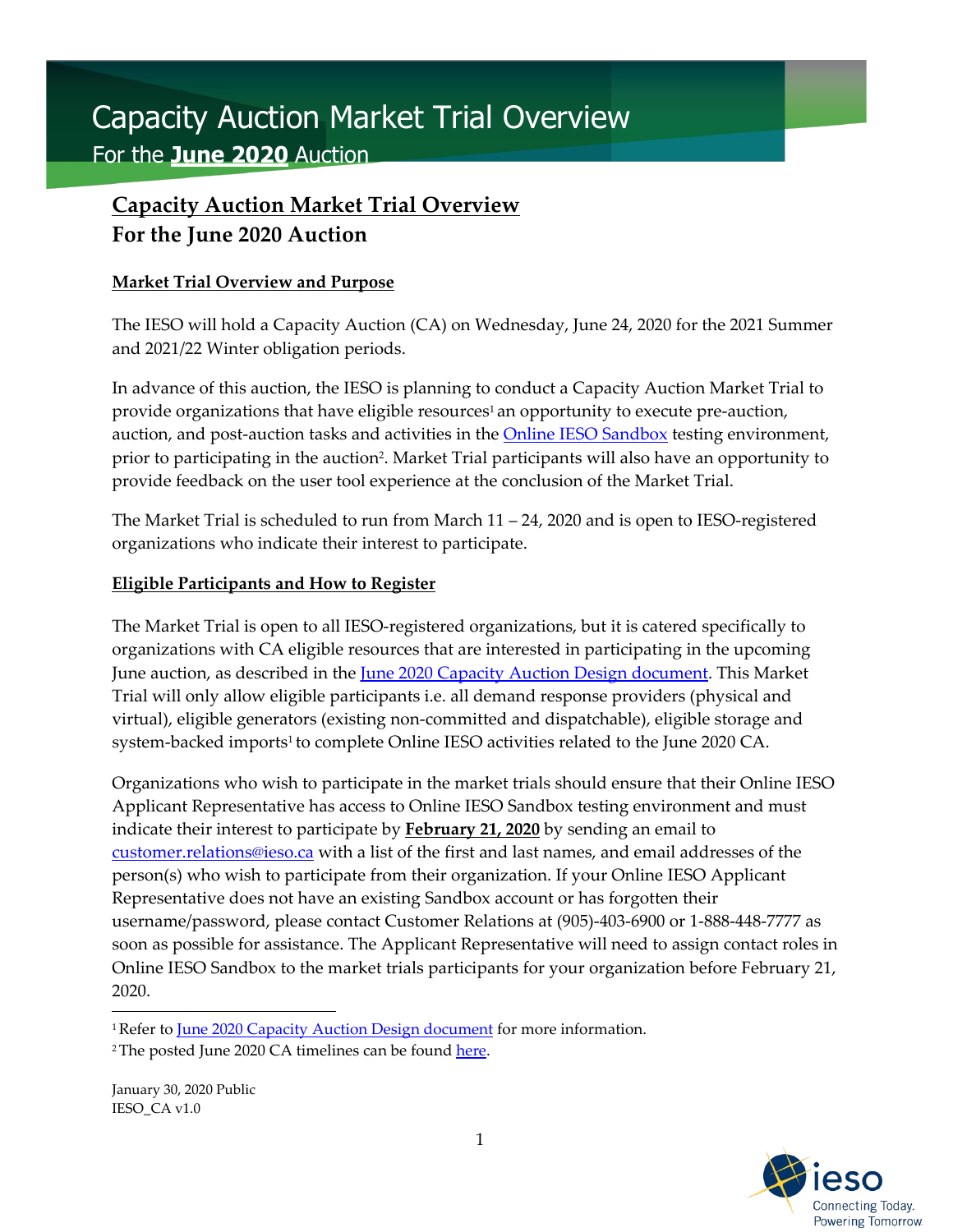*The IESO requests all interested participants to confirm access to the Sandbox environment once setup is completed. This will allow participants to initiate market trial testing without undue delay.*

#### **Market Trial Webinar**

The Marker Trial webinar will take place on March 11, 2020 and it will include a walkthrough of the auction activities in Online IESO that prospective auction participants need to complete as a part of their auction participation. The list of activities and respective dates are provided below. For more information on the auction process and respective timelines, refer to the proposed Market Manual 12: Capacity Auctions, and the posted June 2020 CA timelines. These documents, and other relevant manuals, as well as general engagement information, can be found on the [CA stakeholder engagement webpage.](http://www.ieso.ca/en/Sector-Participants/Engagement-Initiatives/Engagements/Capacity-Auction)

#### **Provisional Key Dates**

| Activity                                                                                                                                                                                    | Responsibility               | <b>Dates</b>       |  |  |
|---------------------------------------------------------------------------------------------------------------------------------------------------------------------------------------------|------------------------------|--------------------|--|--|
| Deadline to indicate interest to                                                                                                                                                            | <b>Market Trial</b>          | February 21        |  |  |
| participate                                                                                                                                                                                 | Participants                 |                    |  |  |
| Applicant Representatives to request                                                                                                                                                        | Market Trial                 |                    |  |  |
| new Sandbox user accounts as required                                                                                                                                                       | Participants                 | Up to March 11     |  |  |
| Publish Pre-Auction Report in Sandbox                                                                                                                                                       | <b>IESO</b>                  | March 11           |  |  |
| Market Trial webinar                                                                                                                                                                        | <b>IESO</b>                  | March 11           |  |  |
| <b>Pre-Auction Registration</b><br>- Authorize as Capacity Auction<br>Participant (if not already authorized)                                                                               |                              | Up to March 11     |  |  |
| - Submit Capacity Enrollment<br><b>Information and Auction Deposit</b>                                                                                                                      | Market Trial<br>Participants | <b>March 11-17</b> |  |  |
| Auction<br>- Submit Capacity Auction Offers                                                                                                                                                 |                              | March 18           |  |  |
| <b>Publish Post-Auction Report</b>                                                                                                                                                          | <b>IESO</b>                  | March 19           |  |  |
| <b>Post-Auction Registration</b><br>- Authorize as Capacity Market<br>Participant (if not already authorized)<br>- Manage Resources<br>- Assign Resource to Capacity Auction<br>Obligations | Market Trial<br>Participants | <b>March 19-24</b> |  |  |

#### **Online IESO Sandbox Setup Steps:**

- **1.** For existing registered organizations with the IESO, please follow the steps listed below.
	- If you already have an Online IESO Sandbox Account:
		- i. Go to [https://onlinesandbox.ieso.ca](https://onlinesandbox.ieso.ca/)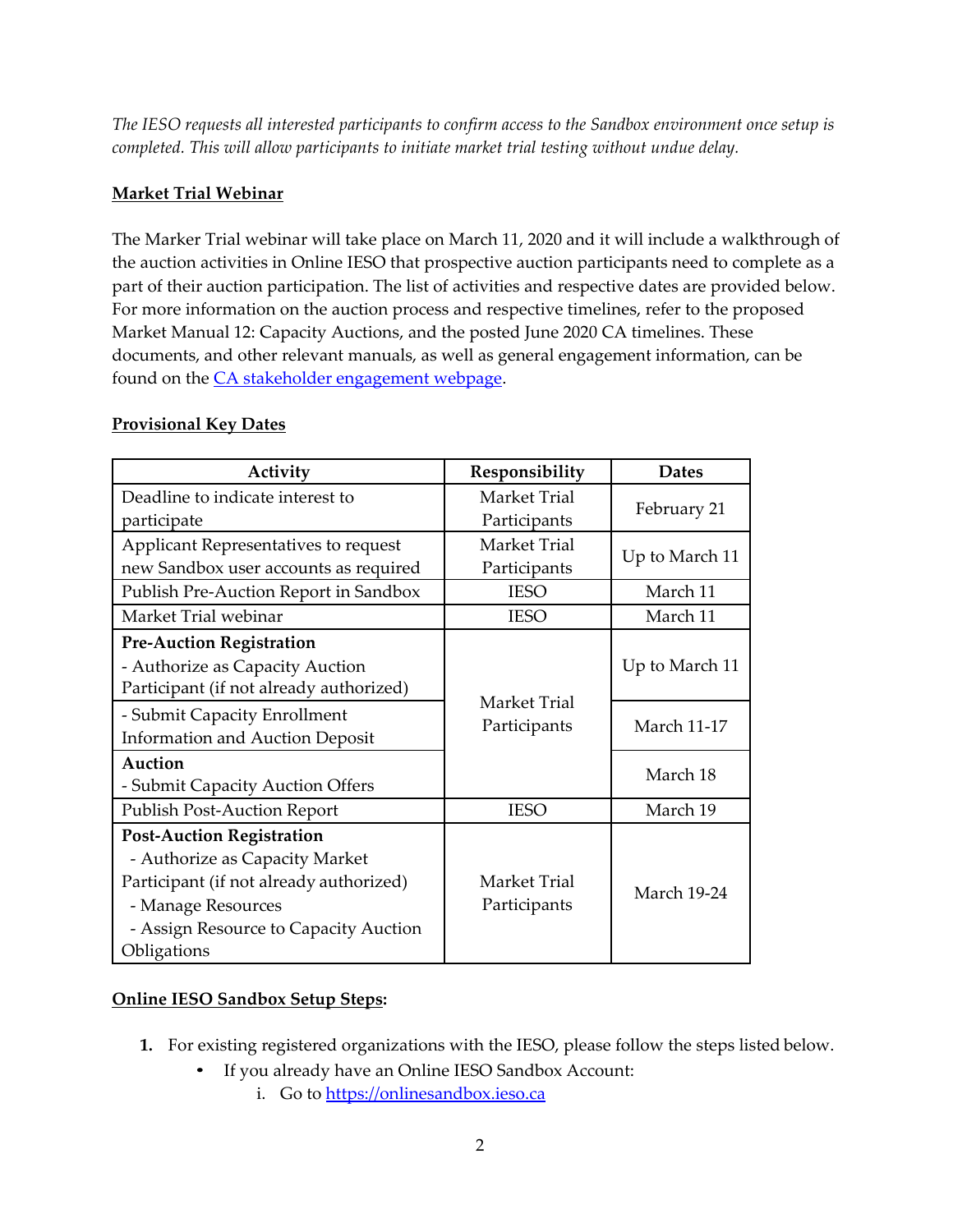- ii. Login using your existing Online IESO Sandbox credentials (note: this might not be same as your regular Online IESO login credentials)
- iii. If you forget your password or username, please contact IESOCustomer Relations at [customer.relations@ieso.ca.](mailto:customer.relations@ieso.ca)
- If you don't have an Online IESO Sandbox Account, please contact Customer Relations ASAP at [customer.relations@ieso.ca.](mailto:customer.relations@ieso.ca)
- **2.** To register new users, please follow the steps listed below.

The IESO suggests market trial participants register new users, if required, during the market trial registration window after sandbox setup is completed as this will allow participants to initiate and complete market trial activities without any additional delay.

The required users for the June 2020 Capacity Auction Market Trial are as follows: Capacity Auction Contact, Applicant Representative, Equipment Registration Specialist, Contributor Information Contact and Prudential Requirements Contact.

The steps to register new users are as follows:

1. Login to Online IESO and under 'Actions', choose, 'Update Organization'.



2. Select the organization you are adding a contact for, or if there is only one, your organization is automatically selected. Select 'Update Contact Role(s)' and choose 'Next'.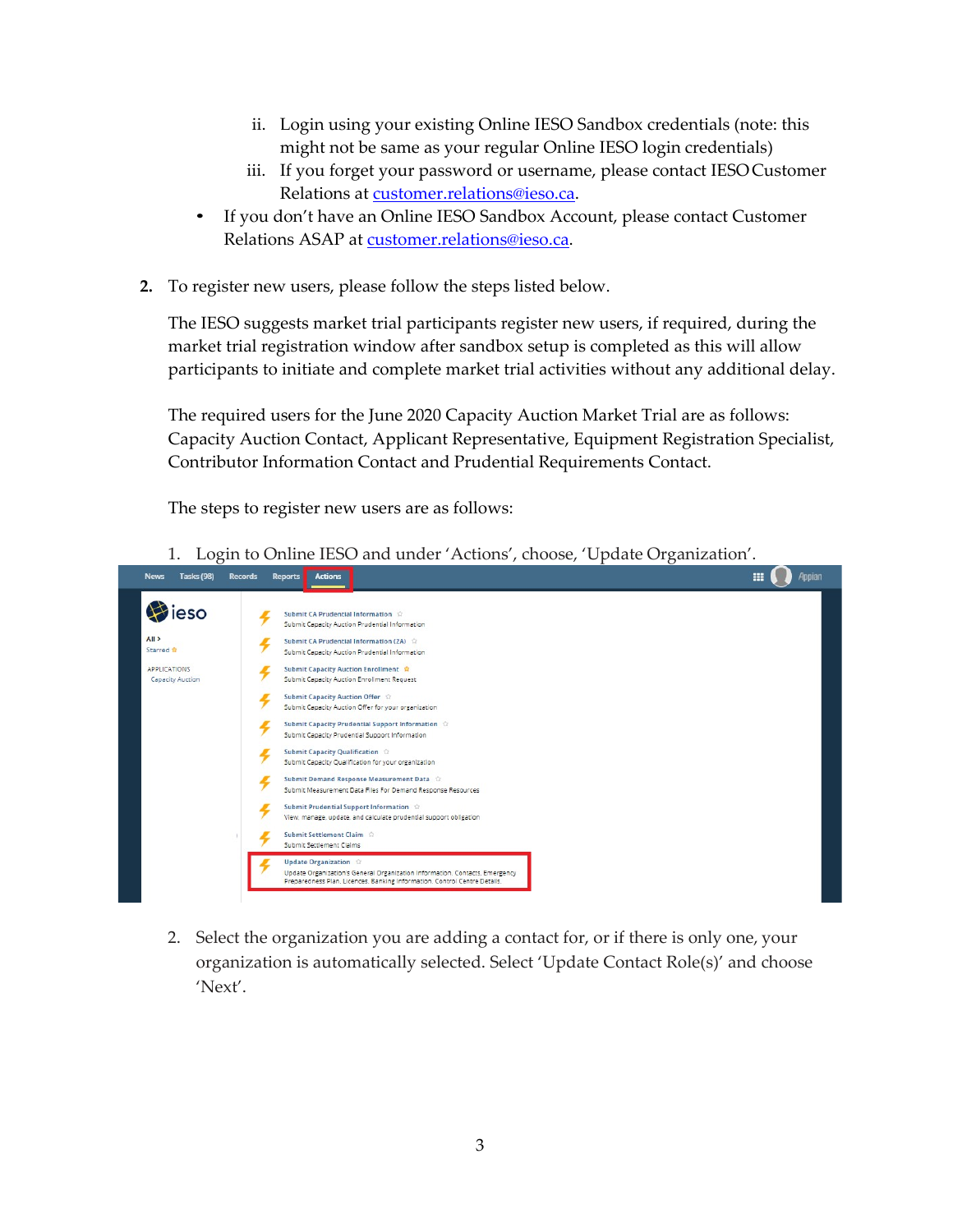3. Choose to search 'By Person'.



4. Choose 'Search for Person'.

| <b>Tasks (97)</b><br><b>News</b>                   | <b>Records</b><br><b>Actions</b><br><b>Reports</b>                                                                                                                                                                             | <b>Appian</b><br>m       |
|----------------------------------------------------|--------------------------------------------------------------------------------------------------------------------------------------------------------------------------------------------------------------------------------|--------------------------|
| <b>Request Details</b>                             | <b>Search for a Registered Person</b>                                                                                                                                                                                          |                          |
| Organization ID:<br>Organization:                  | Request Type: Update Contact Role(s) by Person<br>Search for a Registered Person                                                                                                                                               |                          |
| Person ID<br><b>Last Name</b><br><b>First Name</b> | Search for the registered person using the following search fields. Enter complete information to retrieve accurate results. At least one field must be filled in for the search. If the person is not found after a search, t |                          |
|                                                    | Need Help?<br>http://www.ieso.ca/registration.help/#1.31                                                                                                                                                                       |                          |
|                                                    |                                                                                                                                                                                                                                | <b>Search for Person</b> |
|                                                    |                                                                                                                                                                                                                                |                          |
|                                                    |                                                                                                                                                                                                                                |                          |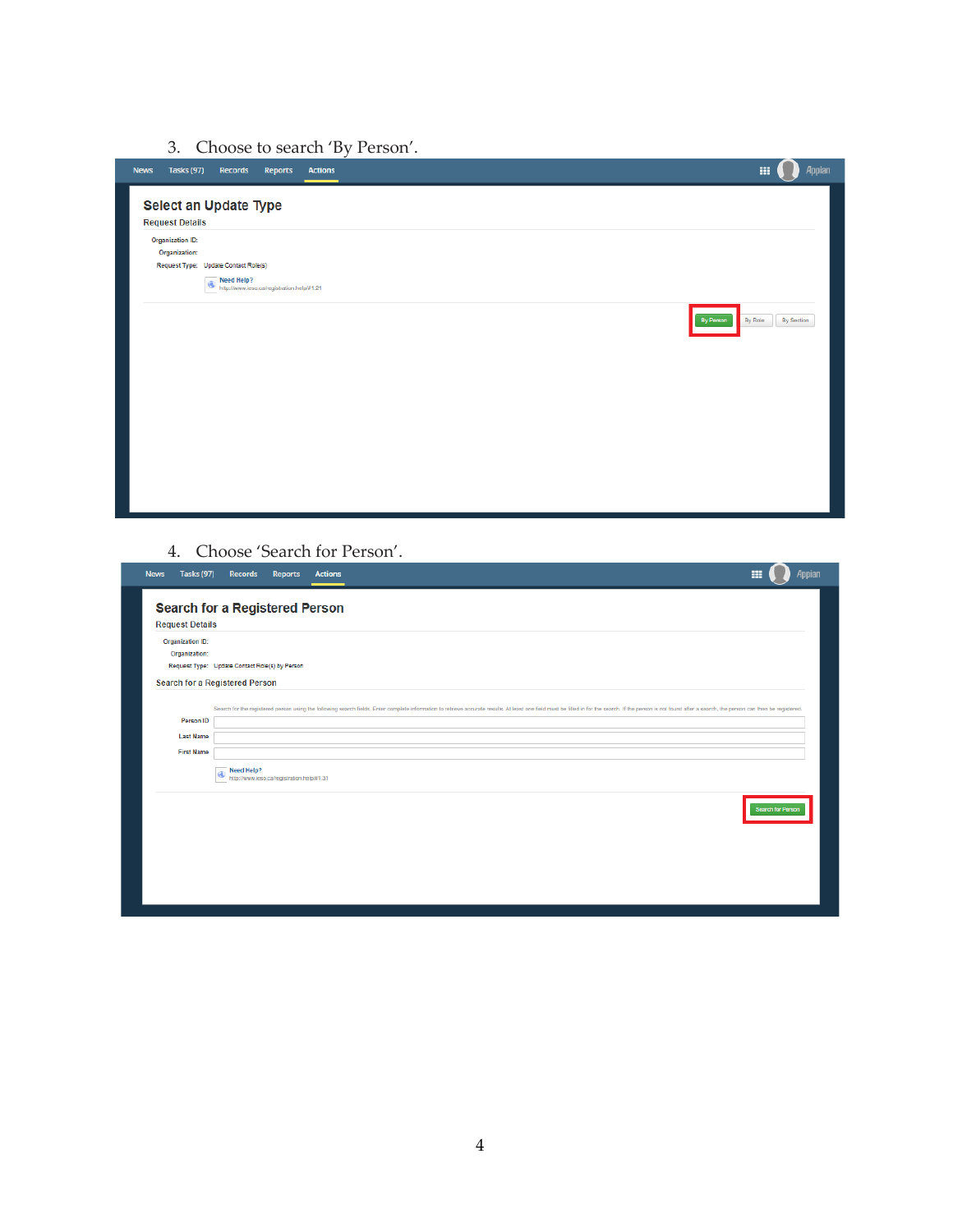5. To register a new person, choose 'Register New Person'.

| Organization ID:<br>Organization: |                                                                                                                     |                    |                       |                    |
|-----------------------------------|---------------------------------------------------------------------------------------------------------------------|--------------------|-----------------------|--------------------|
| <b>Search Results</b>             | Request Type: Update Contact Role(s) by Person                                                                      |                    |                       |                    |
| Person ID                         | <b>Last Name</b>                                                                                                    | <b>First Name</b>  | <b>Preferred Name</b> | <b>Middle Name</b> |
|                                   |                                                                                                                     | No items available |                       |                    |
|                                   |                                                                                                                     |                    |                       |                    |
| Person ID                         | If you do not see the correct person, please refine your search in the fields below or click 'Register New Person'. |                    |                       |                    |
| <b>Last Name</b>                  |                                                                                                                     |                    |                       |                    |
| <b>First Name</b>                 |                                                                                                                     |                    |                       |                    |
|                                   |                                                                                                                     |                    |                       |                    |

### 6. Enter the Person Information and choose 'Next'

| <b>News</b><br><b>Tasks (97)</b><br><b>Reports</b><br><b>Actions</b><br><b>Records</b> | Appian<br>田                                    |
|----------------------------------------------------------------------------------------|------------------------------------------------|
| <b>Register New Person</b>                                                             |                                                |
| <b>Request Details</b>                                                                 |                                                |
| <b>Organization ID</b>                                                                 |                                                |
| Organization                                                                           |                                                |
| Request Type Update Contact Role(s) by Person                                          |                                                |
| <b>Person Information</b>                                                              |                                                |
| First Name *                                                                           | Address Line 1 *                               |
|                                                                                        |                                                |
| Last Name +                                                                            | <b>Address Line 2</b>                          |
|                                                                                        |                                                |
| Main Phone*                                                                            | <b>Address Line 3</b>                          |
|                                                                                        |                                                |
| Example: 123-456-7890<br><b>Main Phone Extension</b>                                   | <b>Address Line 4</b>                          |
|                                                                                        |                                                |
| Numbers only                                                                           | $City*$                                        |
| Main Email <sup>\$</sup>                                                               |                                                |
|                                                                                        | Postal Code/Zip Code *                         |
|                                                                                        |                                                |
|                                                                                        | Example: R3T 2T5 or 12345. If unknown, use N/A |
|                                                                                        | Country <sup>*</sup>                           |
|                                                                                        | Canada<br>$\check{\phantom{a}}$                |
|                                                                                        | Province <sup>\$</sup>                         |
|                                                                                        | Ontario<br>$\overline{\phantom{a}}$            |
|                                                                                        |                                                |
| CANCEL                                                                                 | <b>NEXT</b>                                    |